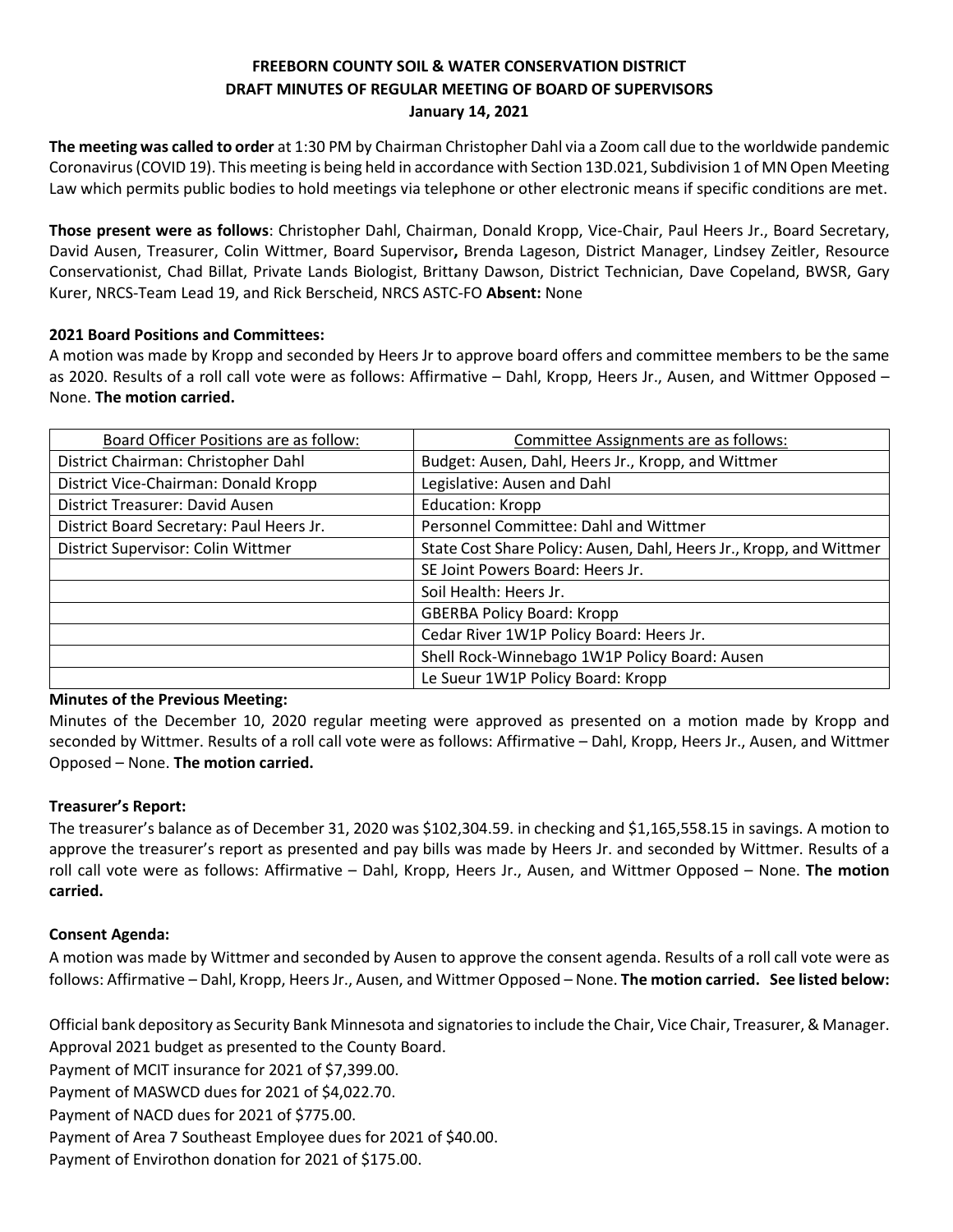Authorize Chairman, Vice Chairman, or Manager to sign grant agreements and other documents as needed Authorize Manager to sign eLINK interim and final financial reports Authorize Manager to make electronic payments as needed Authorize IRS milage rate of \$0.56/mile and Supervisor per diem rates of \$75.00 Authorize ads for 2021 tree sale.

#### **Grant Actions and Information:**

2021 Capacity and Buffer Law workplans were provided to the Board of Supervisors via email. Lageson briefly explained the uses of the funding and requested authorization to submit the 2021 Capacity and Buffer workplans to BWSR. A motion was made by Ausen and seconded by Heers Jr to authorize Lageson to submit the workplans to BWSR. Results of a roll call vote were as follows: Affirmative – Dahl, Kropp, Heers Jr., Ausen, and Wittmer Opposed – None. **The motion carried.**

## **2020 Audit Proposal:**

An audit proposal was presented to have Peterson Company LTD complete the 2020 audit for \$2,775.00. A motion was made by Kropp and seconded by Heers Jr to authorize Lageson to sign the signature of the engagement letter to obtain Peterson Company LTD for the 2020 audit. Results of a roll call vote were as follows: Affirmative – Dahl, Kropp, Heers Jr., Ausen, and Wittmer Opposed – None. **The motion carried.**

## **NRCS Agency Report:**

Kurer provided a report for the NRCS Customer Service Team 19 discussing the employment of a Pheasants Forever Biologist, position openings and direct hire authority, EQIP and CSP screening updates, and CRP site visits for 2022.

Berscheid provided an update on the status of the NRCS Annual Report, the transition to team level funding pools, open positions for Customer Service Team 19 in Dodge Center and Albert Lea, and the potential for a visit from NRCS staff in March to visit project sites.

#### **Supervisor Reports:**

Re-elected Board Supervisors were sworn in at the county courthouse for their new four-year terms.

#### **Manager Report:**

Lageson provided a report to the Board of Supervisors via email and asked the Board for any questions. A brief discussion was had regarding the Le Sueur 1W1P and GBERBA.

Lageson asked the Board of Supervisors for authorization to utilize sick leave to assist with a family matter. After a discussion the Board agreed that Lageson could utilize leave as she sees fit.

#### **Staff Reports:**

Staff provided a report of their activities for the past months to the Board of Supervisors via email and briefly discussed the reports. Zeitler discussed projects, tree, newsletter, and conservation planner certification updates. Billat discussed the completion of paperwork for closing out CREP projects and meetings attended. Dawson discussed MAWQCP including a new endorsement, an RCCP sign up, and changes to ranking points for CSP.

### **COVID Policy:**

After a brief discussion the Board agreed to extend the COVID policy until the February 11 Board Meeting.

#### **Annual Plan and Report:**

Staff will be working on the Annual Plan and Report in the coming weeks and asked for any ideas or requests for those reports. A draft of the reports are being worked on for board review. They are due March 15, 2021.

#### **Review Correspondences:**

A reminder was provided to the Board of Supervisors to complete their Campaign Finance and Public Disclosure.